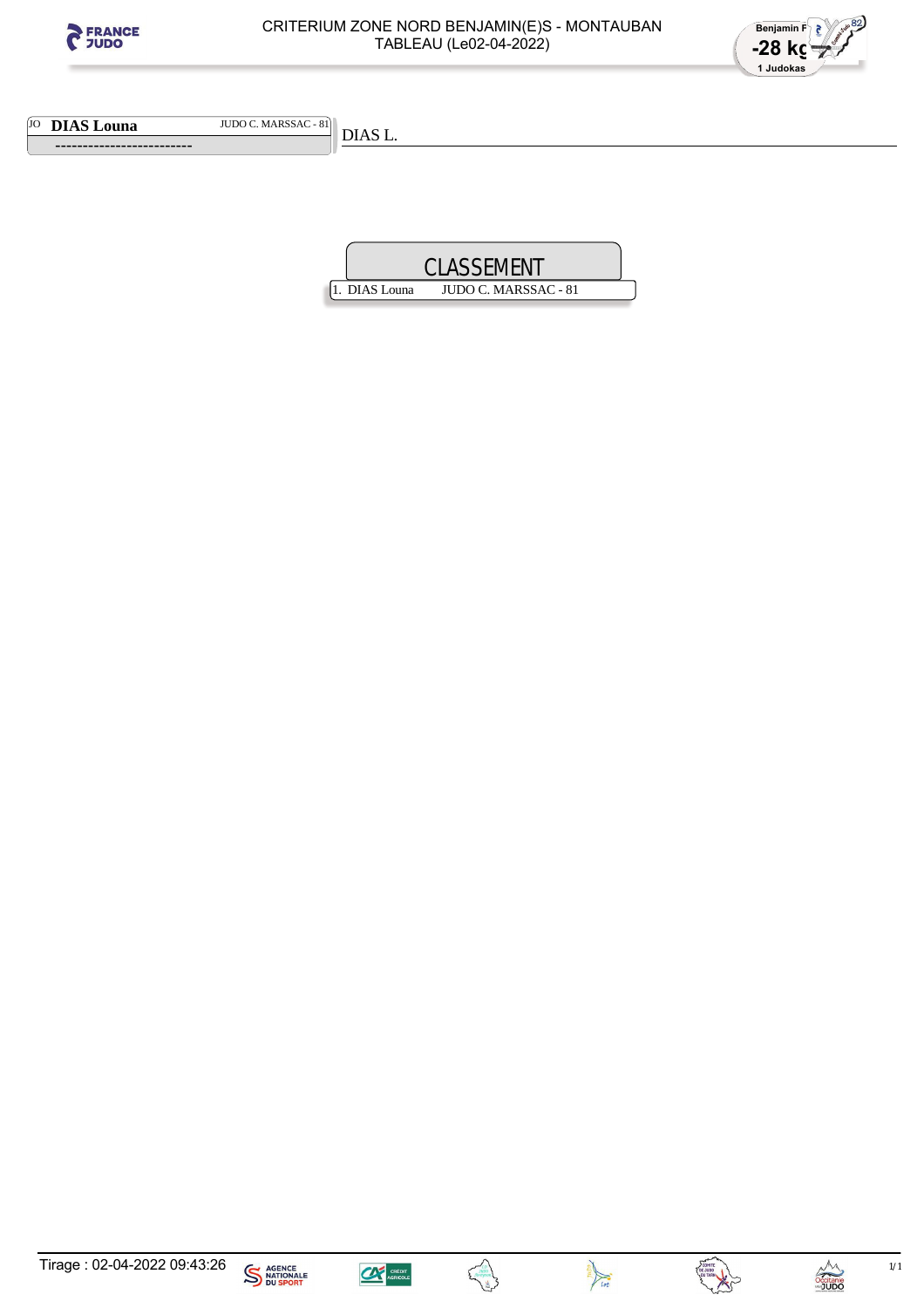



| 2 judokas.         |                           |          | Tirage: 02-04-2022 09:43:50 |   |          |          |                |
|--------------------|---------------------------|----------|-----------------------------|---|----------|----------|----------------|
|                    | Poule 1 (32 kg)           |          |                             |   | Tapis 1  |          |                |
| NOM et Prénom      | Comite                    | Grade    |                             | 2 | V        | P.       | C              |
| <b>CAYLA Elaia</b> | JC MONTBAZENS - 12        | $(JO)$ 1 |                             | X | $\Omega$ | $\Omega$ | $\overline{2}$ |
| CAUJOLLE Anae      | <b>JUDO REALMONT - 81</b> | $(JO)$ 2 | $00 - 0$<br>$00 - 0$        |   | -1       | 0        |                |
| Ordre combats: 1-2 |                           |          |                             |   |          |          |                |







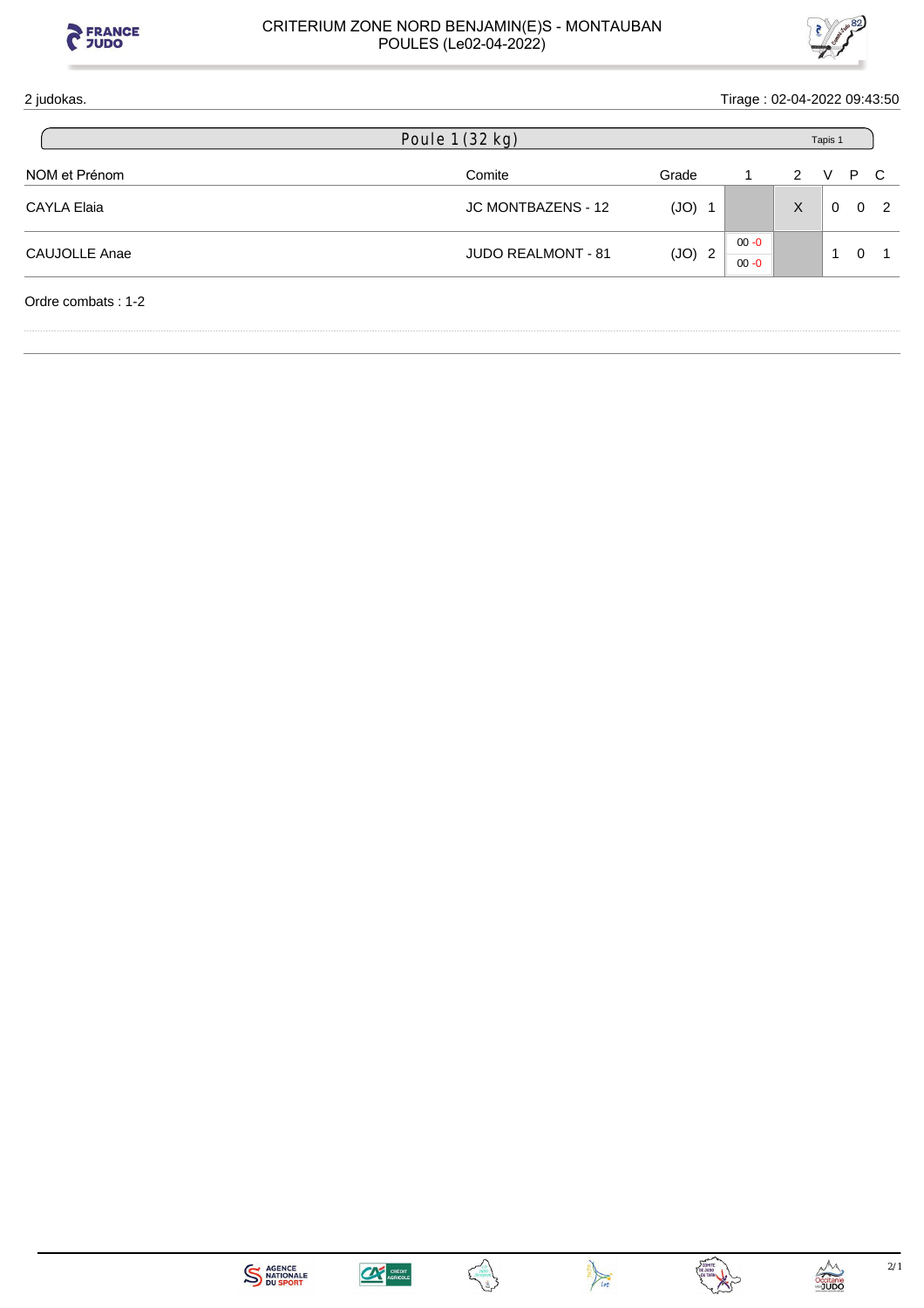



8 judokas. Tirage : 02-04-2022 09:44:29

|                      | Poule 1 (36 kg)             |          |   |          |          |          | Tapis 3  |                            |
|----------------------|-----------------------------|----------|---|----------|----------|----------|----------|----------------------------|
| NOM et Prénom        | Comite                      | Grade    |   | 2        | 3        | 4        | P<br>V   | - C                        |
| ROUQUIER Lena        | MJC ALBAN - 81              | $(CO)$ 1 |   | $10 - 0$ | $10 - 0$ | $02 - 0$ | 3        | 30                         |
|                      |                             |          |   | $00 - 0$ | $00 - 0$ | $00 - 0$ |          |                            |
| <b>BLAQUIE Lila</b>  | <b>JUDO VILLEFRANC - 12</b> |          | X |          | X        | $00 - 0$ | <b>A</b> | - 3<br>$\Omega$            |
|                      |                             | $(CO)$ 2 |   |          |          | $00 - 0$ |          |                            |
| <b>MARC Maelle</b>   | <b>GAILLAC FUJIKAI - 81</b> |          | X | $10 - 0$ |          | $10 - 0$ | 2        |                            |
|                      |                             | $(OV)$ 3 |   | $00 - 0$ |          | $00 - 0$ |          | 20 2                       |
| <b>RIBEIRO Chloe</b> | CAHORS JUDO - 46            | $(CO)$ 4 | X | X        | X        |          | $\Omega$ | $\Omega$<br>$\overline{4}$ |
|                      |                             |          |   |          |          |          |          |                            |

Ordre combats : 1-2 3-4 1-3 2-4 1-4 2-3

|                            | Poule 2 (36 kg)             |          |   |          |          |          | Tapis 3  |          |                 |
|----------------------------|-----------------------------|----------|---|----------|----------|----------|----------|----------|-----------------|
| NOM et Prénom              | Comite                      | Grade    | 1 | 2        | 3        | 4        | V        | P        | - C             |
|                            |                             |          |   | $10 - 0$ | $11 - 0$ | $10 - 0$ |          |          |                 |
| <b>NEGRE Roxane</b>        | JC BASTIDIEN - 82           | $(OV)$ 1 |   | $00 - 0$ | $00 - 0$ | $00 - 0$ | 3        | 30       |                 |
| NAIDJA Nelya               | MONTECH AM - 82             | $(CO)$ 2 | X |          | X        | X        | $\Omega$ | $\Omega$ | -4              |
|                            |                             |          |   | $10 - 0$ |          | $10 - 0$ |          |          |                 |
| <b>ROSSIGNOL Charlotte</b> | <b>GAILLAC FUJIKAI - 81</b> | $(OV)$ 3 | X | $00 - 0$ |          | $00 - 0$ | 2        |          | 20 <sub>2</sub> |
|                            |                             |          |   | $00 - 0$ |          |          |          |          |                 |
| <b>VIRICEL Ambre</b>       | JC.PUYGOUZON - 81           | $(JO)$ 4 | X | $00 - 0$ | X        |          | 1        | $\Omega$ | -3              |

Ordre combats : 1-2 3-4 1-3 2-4 1-4 2-3







Ę



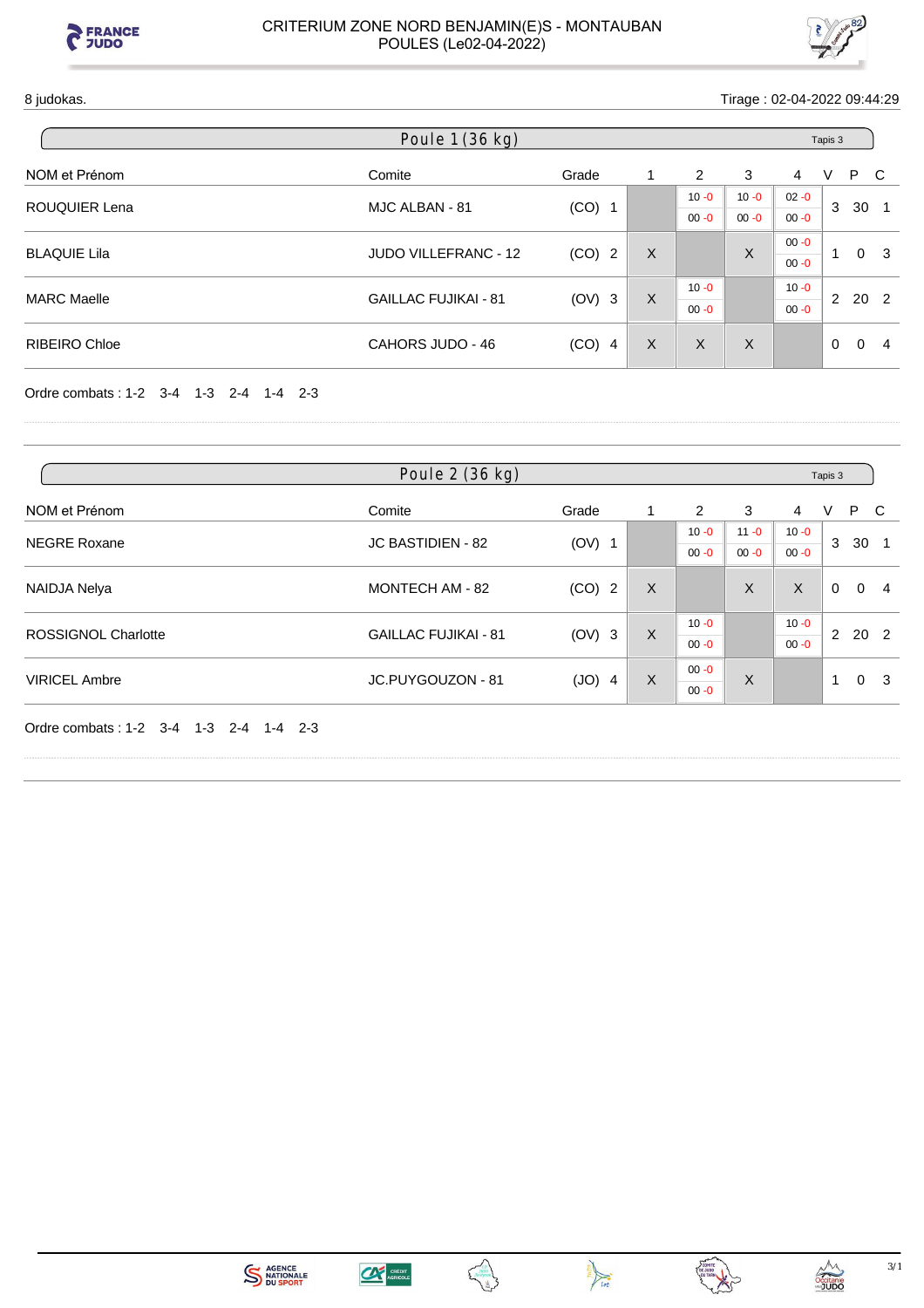















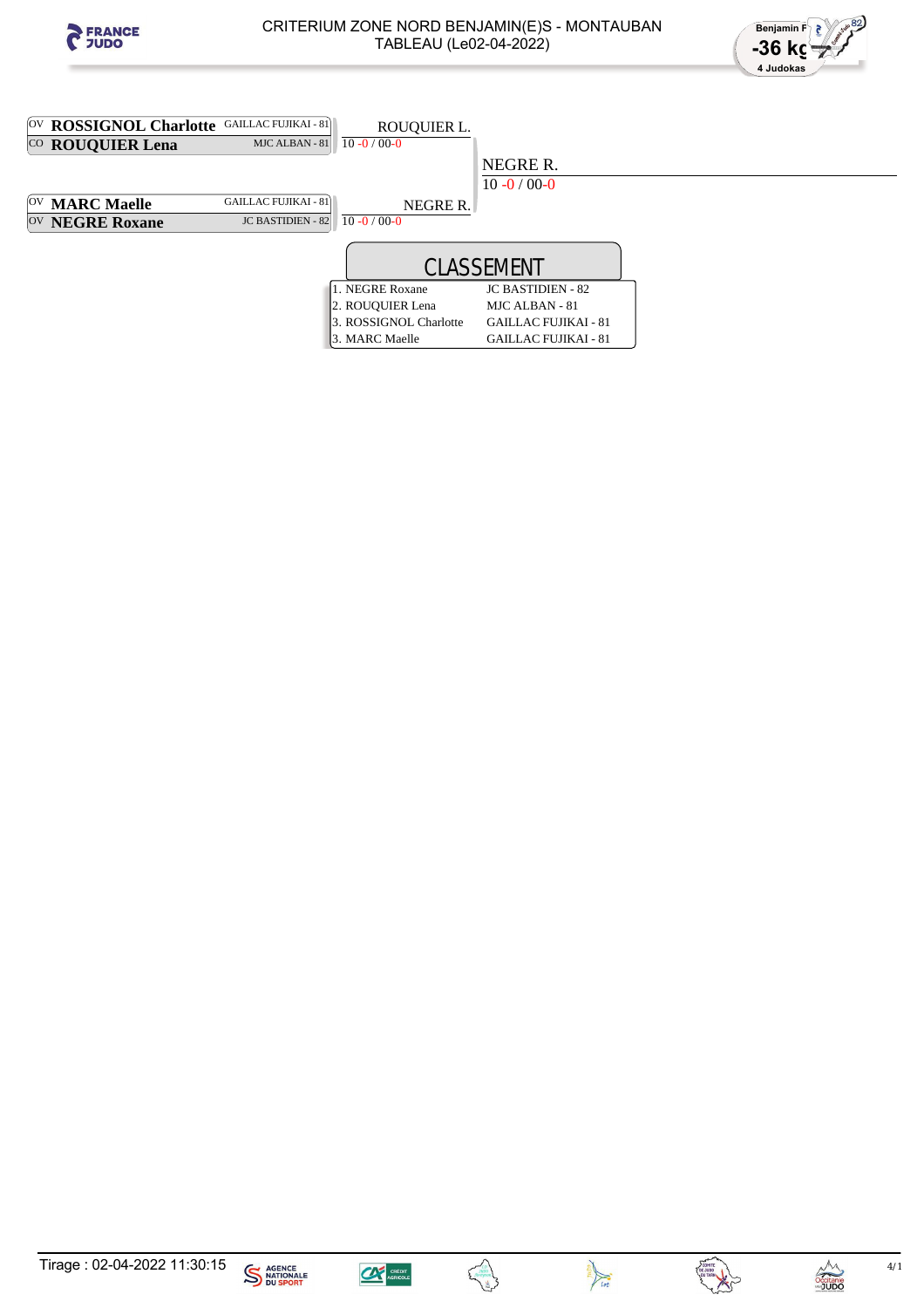



11 judokas. Tirage : 02-04-2022 09:45:24

|                                | Poule 1 (40 kg)            |          |          |          |          |          | Tapis 1  |                 |    |
|--------------------------------|----------------------------|----------|----------|----------|----------|----------|----------|-----------------|----|
| NOM et Prénom                  | Comite                     | Grade    |          | 2        | 3        | 4        | V        | P C             |    |
| <b>CAVALIE Cali</b>            | <b>JC MONTBAZENS - 12</b>  | $(JO)$ 1 |          | X        | $00 - 0$ | $10 - 0$ | 2        | 10 <sub>2</sub> |    |
|                                |                            |          |          |          | $00 - 0$ | $00 - 0$ |          |                 |    |
|                                |                            |          | $02 - 0$ |          |          | $11 - 0$ |          |                 |    |
| <b>CEZERAC Laura</b>           | <b>JC BASTIDIEN - 82</b>   | $(CO)$ 2 | $00 - 0$ |          | X        | $00 - 0$ | 2        | 20              |    |
|                                |                            |          |          | $00 - 0$ |          | $02 - 0$ |          |                 |    |
| LARRADA THAMALET DURAND Chiara | LAVAUR JUDO - 81           | $(JO)$ 3 | X        | $00 - 0$ |          | $00 - 0$ | 2        | 10 <sub>3</sub> |    |
| <b>BASTIE Lou Anne</b>         | <b>DOJO RABASTENS - 81</b> | $(CO)$ 4 | X        | X        | X        |          | $\Omega$ | $\Omega$        | -4 |

Ordre combats : 1-2 3-4 1-3 2-4 1-4 2-3

|                           | Poule 2 (40 kg)      |          |   |          |          |          | Tapis 1     |          |                 |
|---------------------------|----------------------|----------|---|----------|----------|----------|-------------|----------|-----------------|
| NOM et Prénom             | Comite               | Grade    |   | 2        | 3        | 4        | V           | P.       | C               |
|                           |                      |          |   | $10 - 0$ | $10 - 0$ | $10 - 0$ |             |          |                 |
| <b>ARROYO GIROU Circe</b> | EIDOKAN CASTRES - 81 | $(OV)$ 1 |   | $00 - 0$ | $00 - 0$ | $00 - 0$ | 3           | 30       |                 |
|                           |                      |          |   |          | $10 - 0$ | $10 - 0$ |             |          |                 |
| <b>GOUXETTE Maelys</b>    | MONTECH AM - 82      | $(CO)$ 2 | X |          | $00 - 0$ | $00 - 0$ | $2^{\circ}$ | 20 2     |                 |
| <b>CAPELLE Manon</b>      |                      |          |   |          |          | $10 - 0$ | 1           |          |                 |
|                           | CAHORS JUDO - 46     | $(CO)$ 3 | X | X        |          | $00 - 0$ |             |          | 10 <sup>3</sup> |
| <b>COSTANTIN Camille</b>  | J.C.BEAUMONTOIS - 82 | $(OV)$ 4 | X | X        | X        |          | $\Omega$    | $\Omega$ | 4               |

Ordre combats : 1-2 3-4 1-3 2-4 1-4 2-3

|                           | Poule 3 (40 kg)      |          |          |   |          | Tapis 1 |          |          |
|---------------------------|----------------------|----------|----------|---|----------|---------|----------|----------|
| NOM et Prénom             | Comite               | Grade    |          | 2 | 3        | V       | P C      |          |
| <b>BOUSSSANDEL Shaina</b> | J RODEZ AVEYRON - 12 | $(CV)$ 1 |          | X | X        | 0       | $\Omega$ | - 3      |
| OUEDRAOGO Noemie          | $EJB - 81$           | $(CV)$ 2 | $10 - 0$ |   | $01 - 0$ | 2       | 11       |          |
|                           |                      |          | $00 - 0$ |   | $00 - 0$ |         |          |          |
|                           | JC VERDUNOIS - 82    |          | $10 - 0$ | X |          |         |          | $10^{2}$ |
| <b>JOUANY Chloe</b>       |                      | $(JO)$ 3 | $00 - 0$ |   |          |         |          |          |

Ordre combats : 1-2 2-3 1-3





 $\frac{1}{\sqrt{10t}}$ 

Tupo<br>veyron



Occitanie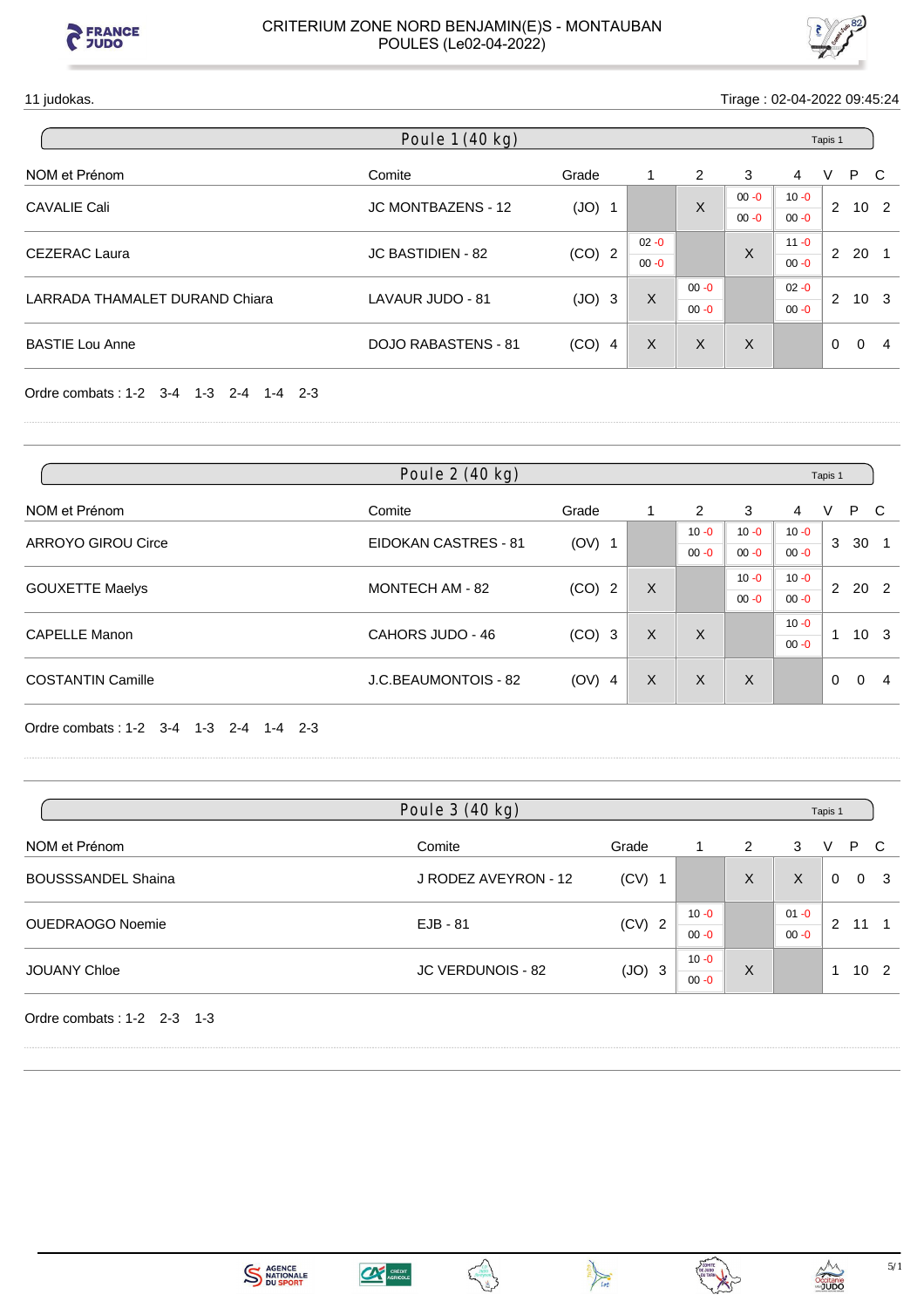



| [CO | <b>GOUXETTE Maelys</b>    | MONTECH AM - 82      |                   | <b>GOUXETTE M.</b>      |                   |                           |
|-----|---------------------------|----------------------|-------------------|-------------------------|-------------------|---------------------------|
| JO  | <b>JOUANY Chloe</b>       | JC VERDUNOIS - 82    | $01 - 0 / 00 - 0$ |                         |                   |                           |
|     |                           |                      |                   |                         |                   | CEZERAC L.                |
|     |                           |                      |                   |                         | $02 - 0 / 00 - 0$ |                           |
| íco | <b>CEZERAC Laura</b>      | JC BASTIDIEN - 82    |                   |                         |                   |                           |
|     | --------------------      |                      |                   | CEZERAC L.              |                   |                           |
|     |                           |                      |                   |                         |                   |                           |
|     |                           |                      |                   |                         | ARROYO GIROU C.   |                           |
|     |                           |                      |                   |                         | $10 - 0 / 00 - 0$ |                           |
|     |                           |                      |                   |                         |                   |                           |
| IJО | <b>CAVALIE Cali</b>       | JC MONTBAZENS - 12   |                   | CAVALIE C.              |                   |                           |
| CV  | <b>OUEDRAOGO Noemie</b>   | EJB - 81             | $00 - 0 / 00 - 1$ |                         |                   |                           |
|     |                           |                      |                   |                         |                   | ARROYO GIROU C.           |
|     |                           |                      |                   |                         | $02 - 0 / 00 - 0$ |                           |
| ΙOΛ | <b>ARROYO GIROU Circe</b> | EIDOKAN CASTRES - 81 |                   |                         |                   |                           |
|     | ---------------------     |                      |                   | ARROYO GIROU C.         |                   |                           |
|     |                           |                      |                   |                         |                   |                           |
|     |                           |                      |                   |                         |                   | <b>CLASSEMENT</b>         |
|     |                           |                      |                   | 1. ARROYO GIROU Circe   |                   | EIDOKAN CASTRES - 81      |
|     |                           |                      |                   | 2. CEZERAC Laura        |                   | <b>JC BASTIDIEN - 82</b>  |
|     |                           |                      |                   | 3. CAVALIE Cali         |                   | <b>JC MONTBAZENS - 12</b> |
|     |                           |                      |                   | 3. GOUXETTE Maelys      |                   | <b>MONTECH AM - 82</b>    |
|     |                           |                      |                   | 5. OUEDRAOGO Noemie     |                   | $EJB - 81$                |
|     |                           |                      |                   | 5. JOUANY Chloe         |                   | <b>JC VERDUNOIS - 82</b>  |
|     |                           |                      |                   |                         |                   |                           |
|     |                           |                      |                   |                         |                   |                           |
|     |                           |                      |                   |                         |                   |                           |
|     |                           |                      |                   |                         |                   |                           |
|     |                           |                      |                   |                         |                   |                           |
|     |                           |                      |                   |                         |                   |                           |
|     |                           |                      |                   |                         |                   |                           |
|     | JOUANY C.                 |                      |                   |                         |                   |                           |
|     |                           |                      |                   | JOUANY C.<br>CAVALIE C. |                   |                           |
|     |                           |                      |                   | $00 - 0 / 00 - 0$       |                   |                           |
|     |                           |                      |                   | CAVALIE C               |                   |                           |

|              | CA VALILIC.                             |
|--------------|-----------------------------------------|
| OUEDRAOGO N. | OUEDRAOGO N. GOUXETTE M.                |
|              | $02 - 0 / 00 - 0$<br><b>GOUXETTE M.</b> |
|              |                                         |





Decitanie



**CONTROL**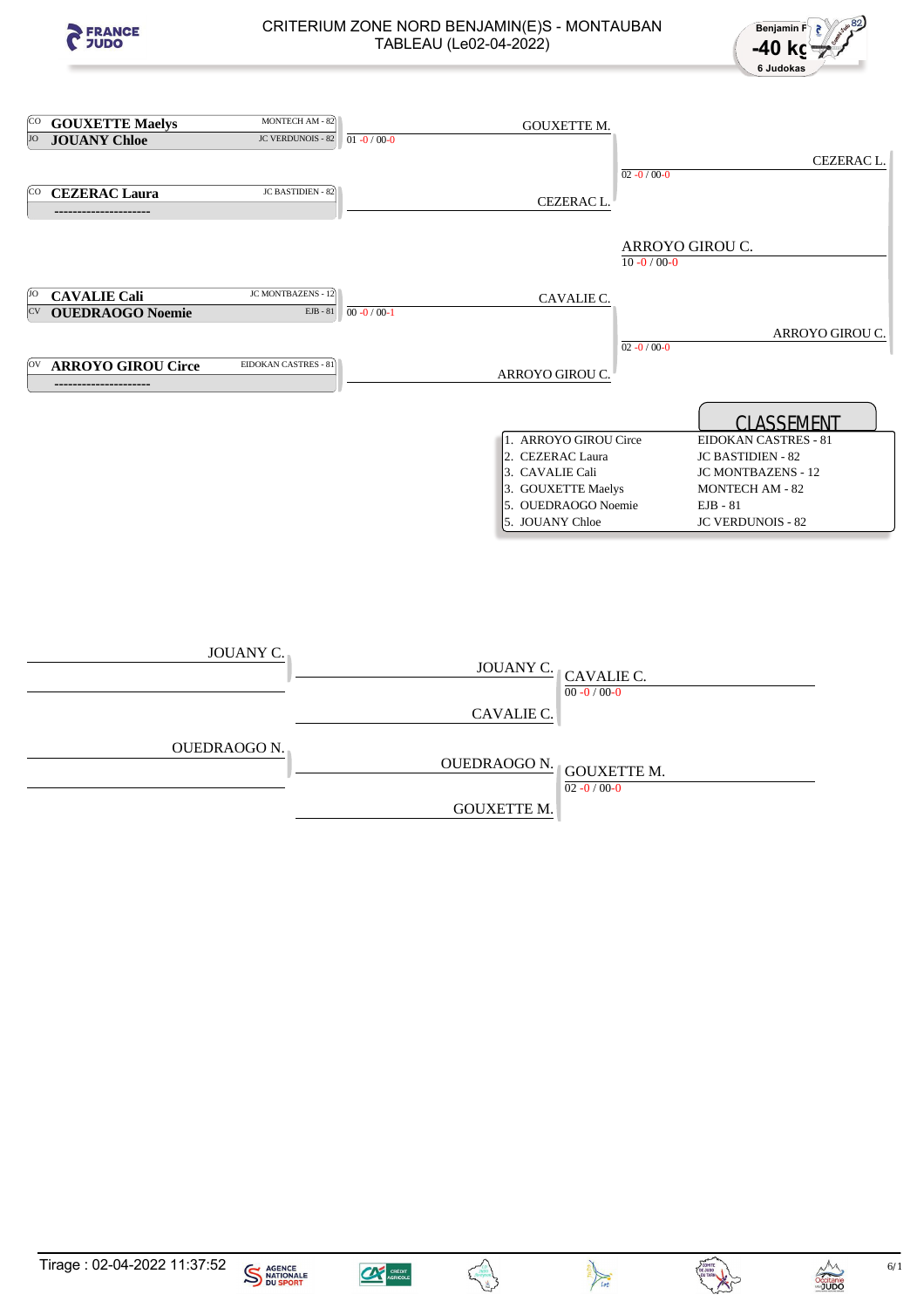



4 judokas. Tirage : 02-04-2022 09:45:47

| Poule 1 (44 kg)  |                                                                  |                                |   |          |          |          |          |                                                                |
|------------------|------------------------------------------------------------------|--------------------------------|---|----------|----------|----------|----------|----------------------------------------------------------------|
| Comite           | Grade                                                            | 1.                             | 2 | 3        | 4        | V        |          |                                                                |
|                  |                                                                  |                                |   | $10 - 0$ | $10 - 0$ |          |          |                                                                |
|                  |                                                                  |                                |   | $00 - 0$ | $00 - 0$ |          |          |                                                                |
|                  |                                                                  | $10 - 0$                       |   | $10 - 0$ | $02 - 0$ |          |          |                                                                |
|                  |                                                                  | $00 - 0$                       |   | $00 - 0$ | $00 - 0$ |          |          |                                                                |
|                  |                                                                  |                                |   |          | $02 - 0$ |          |          |                                                                |
|                  |                                                                  |                                |   |          | $00 - 0$ |          |          |                                                                |
| JC SOUILLAC - 46 | $(JO)$ 4                                                         | X                              | X | X        |          | $\Omega$ | $\Omega$ | -4                                                             |
|                  | J RODEZ AVEYRON - 12<br>ALBI JUDO CLUB - 81<br>JC VERDUNOIS - 82 | $(VB)$ 1<br>(OV) 2<br>$(CO)$ 3 | X | X<br>X   |          |          | 3<br>1   | Tapis 4<br>P C<br>2 20 2<br>30 <sub>1</sub><br>10 <sup>3</sup> |









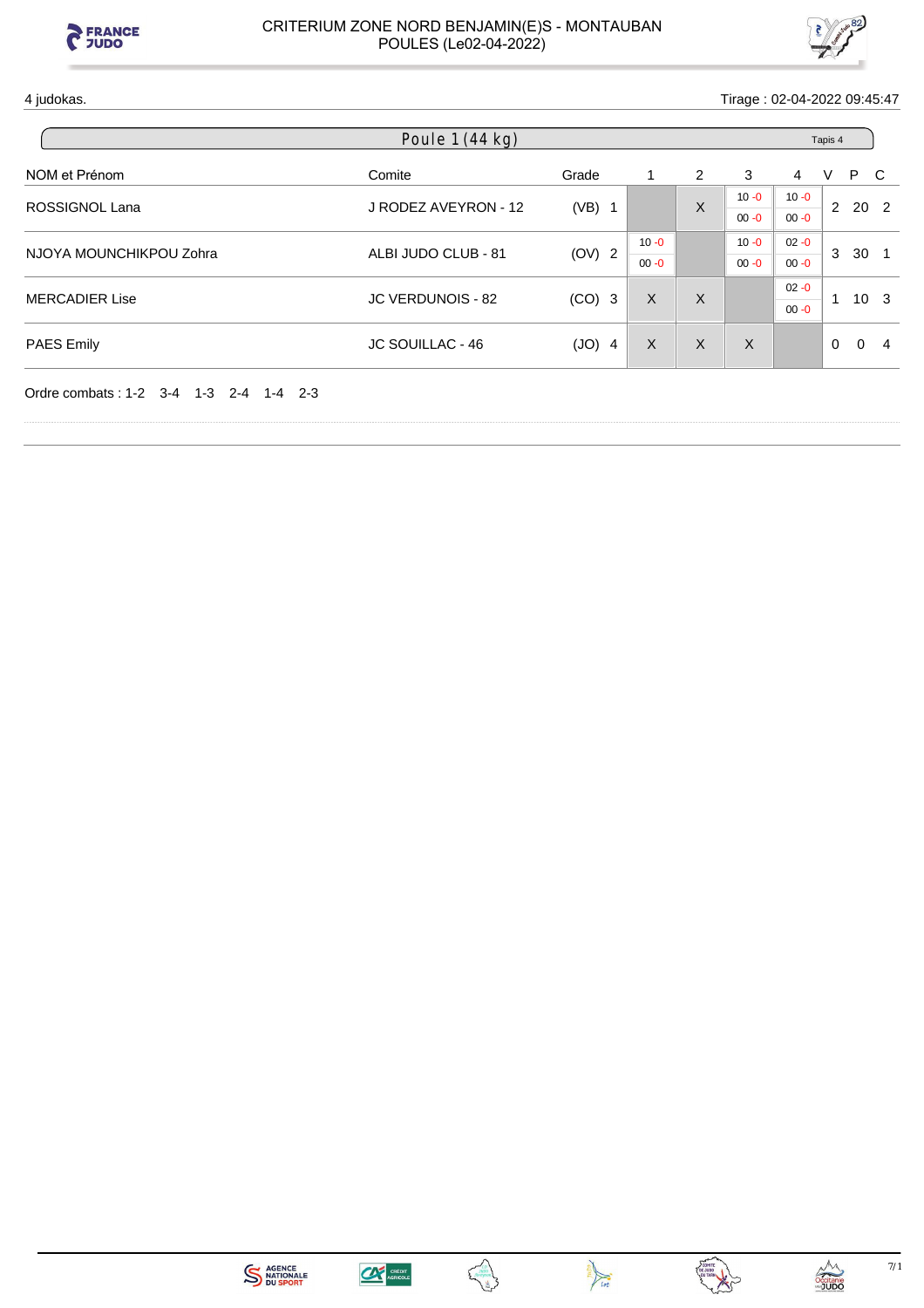



## 3 judokas. Tirage : 02-04-2022 09:46:08

|                              | Poule 1 (48 kg)             |          |          |          |   | Tapis 3  |                       |                |
|------------------------------|-----------------------------|----------|----------|----------|---|----------|-----------------------|----------------|
| NOM et Prénom                | Comite                      | Grade    |          | 2        | 3 | V        | P                     | - C            |
| <b>JEAN JOSEPH Leliana</b>   | JUDOCLUBOCCITAN - 82        | $(OV)$ 1 |          | $10 - 0$ | X |          |                       | $11 \quad 2$   |
|                              |                             |          |          | $00 - 0$ |   |          |                       |                |
| <b>DUBARRY Lucie</b>         | <b>JUDO VILLEFRANC - 12</b> | (JO) 2   | X        |          | X | $\Omega$ |                       | 0 <sup>3</sup> |
|                              |                             |          | $10 - 0$ | $10 - 0$ |   |          |                       |                |
| <b>GUIRAUDIE Angeline</b>    | J RODEZ AVEYRON - 12        | $(CV)$ 3 | $01 - 0$ | $00 - 0$ |   |          | - 20<br>$\mathcal{P}$ |                |
| Ordre combats: $1-2$ 2-3 1-3 |                             |          |          |          |   |          |                       |                |









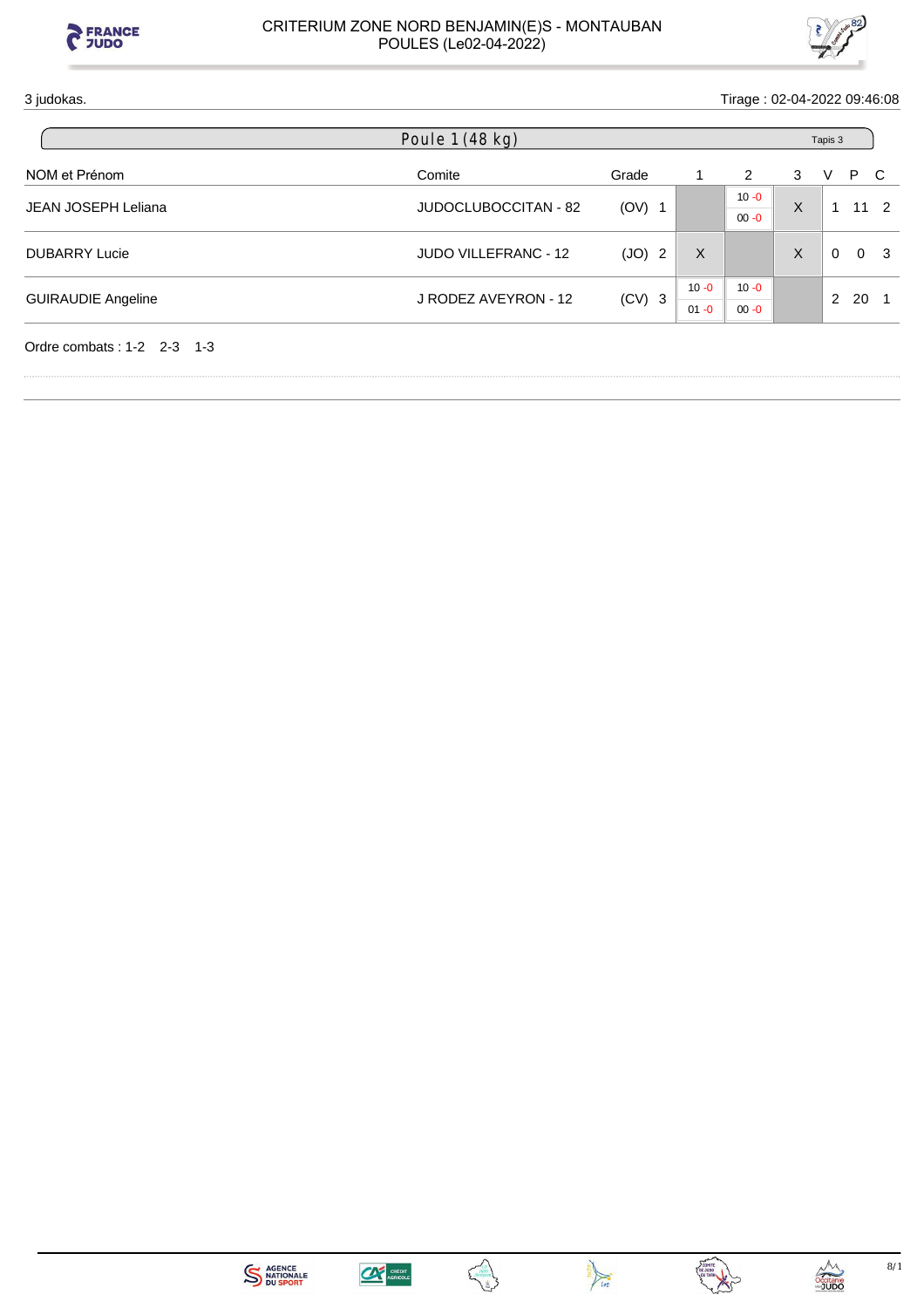



| 2 judokas.           |                      |          | Tirage: 02-04-2022 09:46:34 |                      |          |          |                |
|----------------------|----------------------|----------|-----------------------------|----------------------|----------|----------|----------------|
|                      | Poule 1 (52 kg)      |          |                             |                      | Tapis 4  |          |                |
| NOM et Prénom        | Comite               | Grade    |                             | $\mathcal{P}$        | V        | P        | $\overline{C}$ |
| RAMDHANI Alia        | JC AUSSILLONNAI - 81 | $(CO)$ 1 |                             | $11 - 0$<br>$00 - 0$ | -1       | 10       |                |
| <b>TELBORI Chloe</b> | LUZECH PRADINES - 46 | (OV) 2   | $\times$                    |                      | $\Omega$ | $\Omega$ | $\mathcal{P}$  |
| Ordre combats: 1-2   |                      |          |                             |                      |          |          |                |







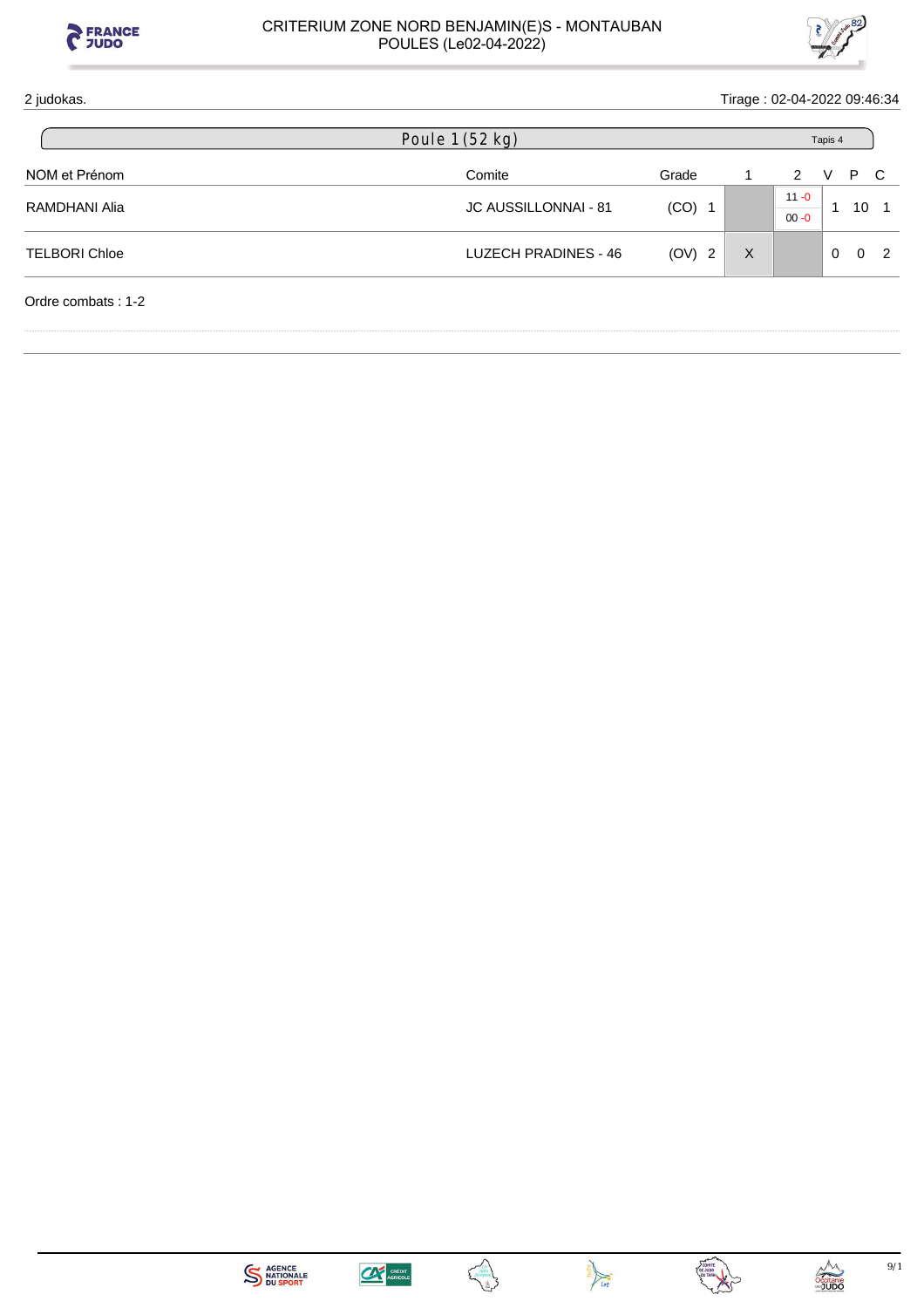



## 6 judokas. Tirage : 02-04-2022 09:46:58

|                      | Poule 1 (57 kg)      |          |                      |   |                      | Tapis 2  |      |               |
|----------------------|----------------------|----------|----------------------|---|----------------------|----------|------|---------------|
| NOM et Prénom        | Comite               | Grade    |                      | 2 | 3                    | V        | P.   | - C           |
| <b>ANDRE Lison</b>   | SO MILLAU JUDO - 12  | $(CO)$ 1 |                      | X | $01 - 1$<br>$00 - 0$ |          |      | $\mathcal{P}$ |
| <b>VIRIATO Louna</b> | JUDOCLUBOCCITAN - 82 | $(CV)$ 2 | $10 - 0$<br>$00 - 0$ |   | $11 - 0$<br>$01 - 0$ | 2        | - 20 |               |
| <b>DENIZON Eloa</b>  | CAHORS JUDO - 46     | $(OV)$ 3 | X                    | X |                      | $\Omega$ |      | 3             |

Ordre combats : 1-2 2-3 1-3

|                                  | Poule 2 (57 kg)             |          |                      |   | Tapis 2              |              |          |   |
|----------------------------------|-----------------------------|----------|----------------------|---|----------------------|--------------|----------|---|
| NOM et Prénom                    | Comite                      | Grade    |                      | 2 | 3                    | v            | P        |   |
| <b>MARTY Oceane</b>              | <b>JUDO VILLEFRANC - 12</b> | $(CV)$ 1 |                      | X | $10 - 0$<br>$00 - 0$ |              | $10^{2}$ |   |
| <b>SALESSES Tiffany</b>          | <b>GAILLAC FUJIKAI - 81</b> | $(CV)$ 2 | $10 - 0$<br>$00 - 0$ |   | $02 - 1$<br>$00 - 0$ | $\mathbf{2}$ | 20       |   |
| <b>TEYSSEYRE OUEILLE Justine</b> | CASTELSARRASIN - 82         | $(JO)$ 3 | X                    | X |                      | $\Omega$     |          | з |
| Ordre combats: $1-2$ 2-3 1-3     |                             |          |                      |   |                      |              |          |   |





Ę.



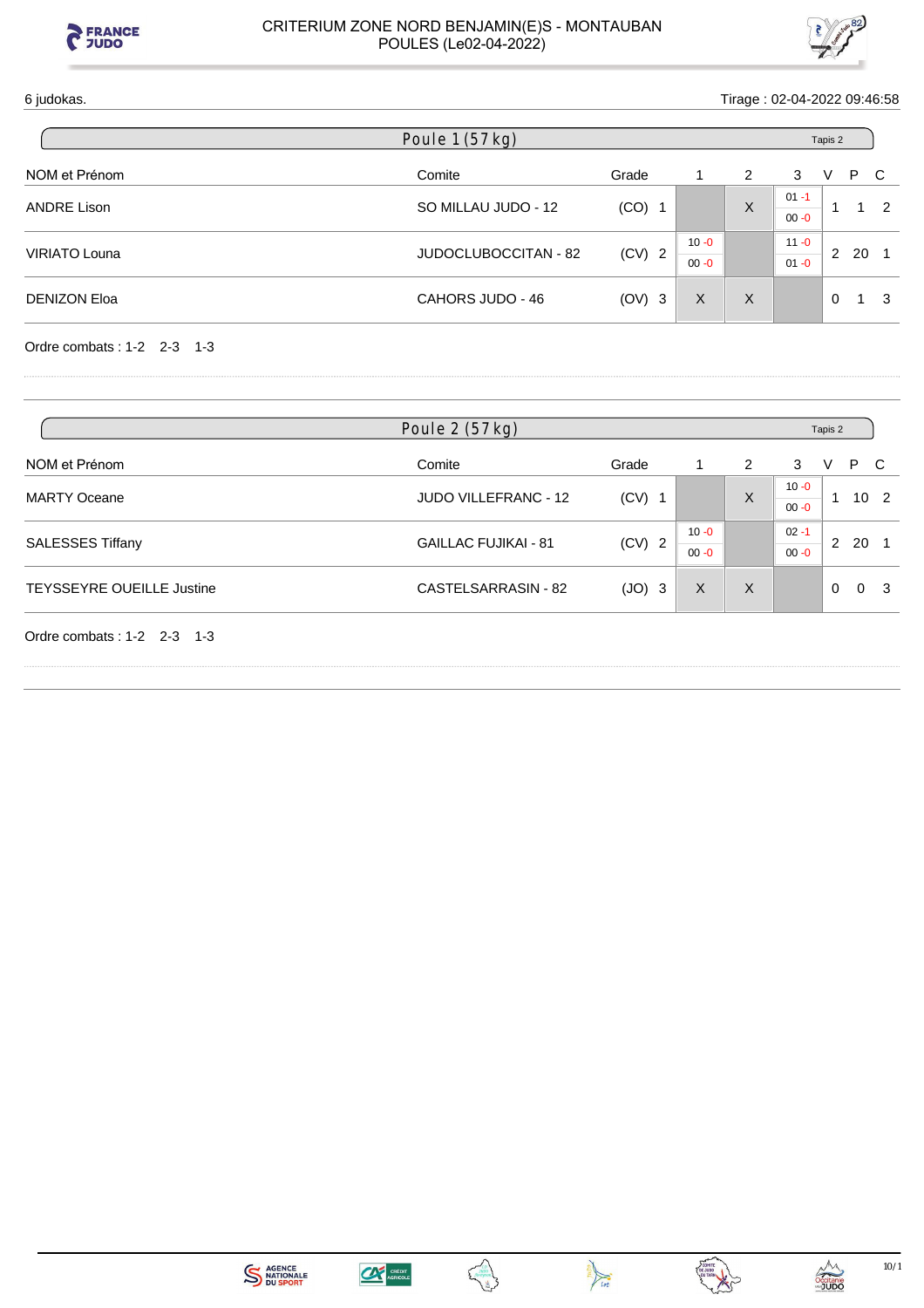



| <sup>[CV</sup> <b>VIRIATO Louna</b> | JUDOCLUBOCCITAN - 82                   | MARTY O.            |                             |  |
|-------------------------------------|----------------------------------------|---------------------|-----------------------------|--|
| <sup>CV</sup> MARTY Oceane          | JUDO VILLEFRANC - 12 $01 - 0 / 00 - 0$ |                     |                             |  |
|                                     |                                        |                     | SALESSES T.                 |  |
|                                     |                                        |                     | $10 - 0 / 00 - 0$           |  |
| <sup>[CV</sup> SALESSES Tiffany     | <b>GAILLAC FUJIKAI - 81</b>            | <b>SALESSES T.</b>  |                             |  |
| CO ANDRE Lison                      | SO MILLAU JUDO - 12                    | $02 - 0/00 - 0$     |                             |  |
|                                     |                                        |                     |                             |  |
|                                     |                                        |                     |                             |  |
|                                     |                                        | 1. SALESSES Tiffany | <b>GAILLAC FUJIKAI - 81</b> |  |
|                                     |                                        | 2. MARTY Oceane     | <b>JUDO VILLEFRANC - 12</b> |  |
|                                     |                                        | 3. ANDRE Lison      | SO MILLAU JUDO - 12         |  |
|                                     |                                        | 3. VIRIATO Louna    | <b>JUDOCLUBOCCITAN - 82</b> |  |